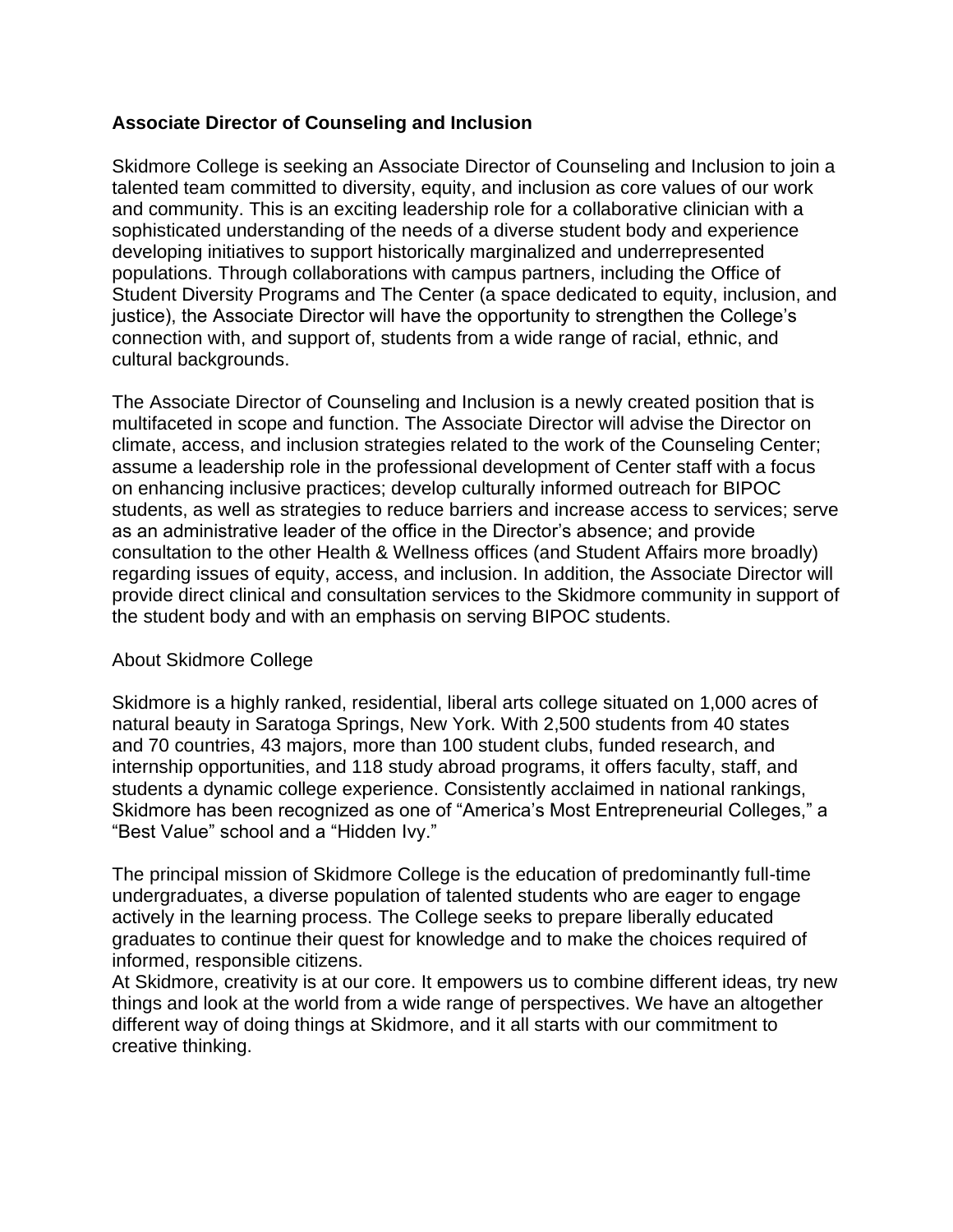Skidmore's community of scholars, professionals and staff is intended to be inclusive of individuals of every race, ethnicity, socioeconomic status, gender/gender identity, sexual orientation, religion, disability or place of origin, providing equitable employment opportunities on a campus committed to ideals of diversity in the workplace and the classroom.

## Primary Responsibilities

• Advises the Director on all climate, access, and inclusion related matters at the Counseling Center and assists in overall planning and policy making within the department. This involves weekly meetings with the Director and independent project work on occasion.

• Serves as administrative leader of the Counseling Center in the Director's absence. This involves directly collaborating with the Associate Dean for Health & Wellness and providing direction to the Office Coordinator, Staff Clinicians, Case Management Clinician, and Psychiatric Consultant.

• Assumes a leadership role in enhancing the professional competence of Center staff in working with students from diverse backgrounds. This entails coordinating or providing in-house professional development trainings several times per year, facilitating team conversations around DEI related topics, and identifying external training opportunities to foster staff growth in these areas.

• Collaborates regularly with leadership in the Office of Student Diversity Programs, The Center (a space dedicated to equity, inclusion, and justice), and other areas of the college to strengthen our connections with diverse student groups and develop programs to better support historically marginalized members of the campus community.

• Serves as a consultant to the other Health & Wellness offices (and Student Affairs more broadly) regarding issues of equity, access, and inclusion, and serves on college committees when their experience and expertise are requested.

• Provides direct clinical services, with a special focus on supporting students with BIPOC and other historically underrepresented identities. This involves conducting initial evaluations, and risk assessments. It also includes delivery of skill-building workshops on a variety of topics related to collegiate mental health (e.g., managing anxiety, coping with depression, etc.).

• Provides crisis intervention services to the campus. This includes after hours on-call coverage on evenings and weekends in support of Skidmore's contracted on-call service, ProtoCall. It also includes same-day emergency appointments and, occasionally, clinical time beyond the scheduled workday as needed. These intervention services typically involve rapid assessment, employment of stabilization strategies, coordination of psychiatric hospitalization as needed, involvement of various support systems (family, Residential Life, Academic Affairs), and provision of follow-up care/postvention.

• Provides third-party consultation to Skidmore faculty, staff, families, and students regarding mental health issues in general and about specific students of concern, within the ethical and legal parameters of confidentiality.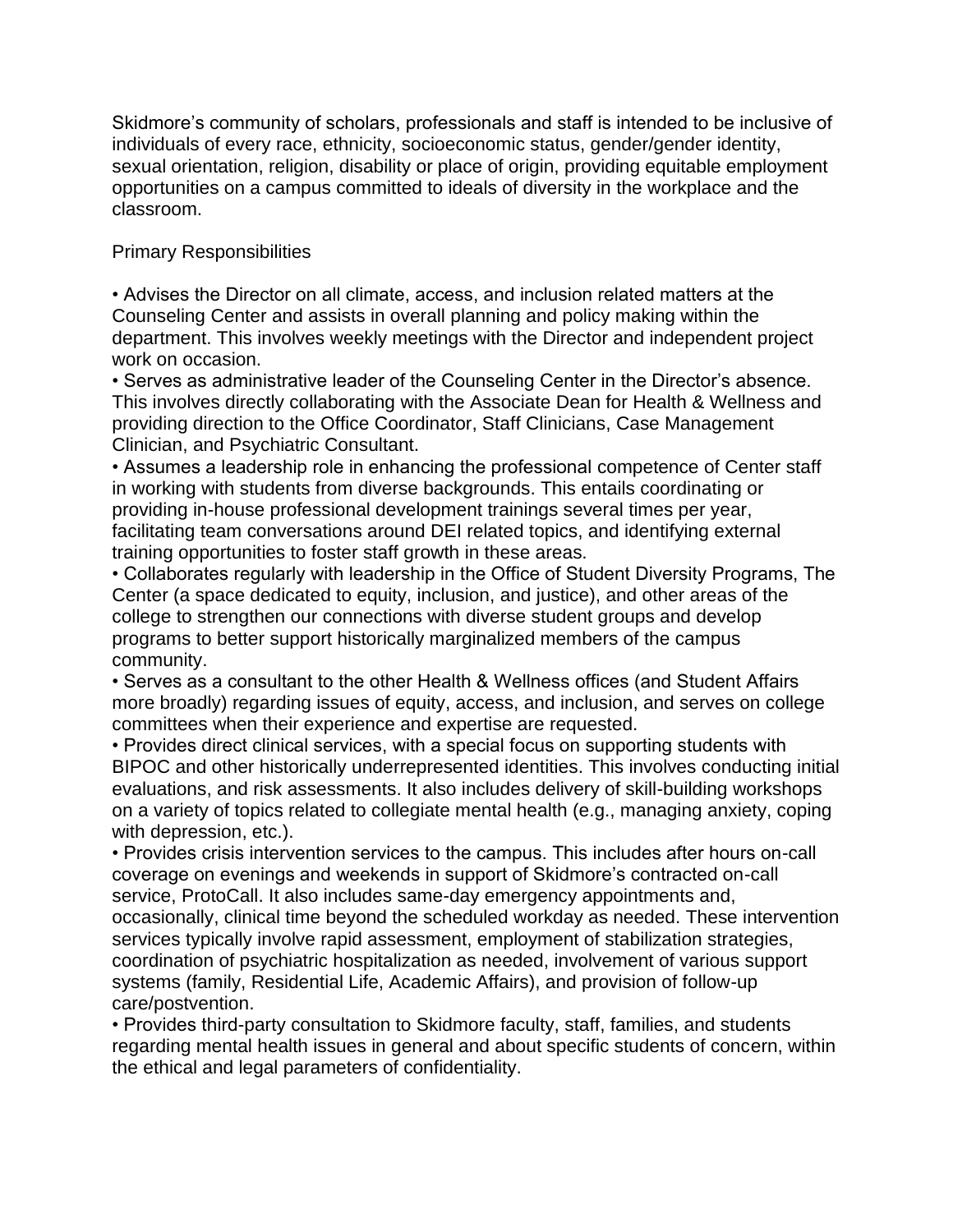• Provides regular training to Residential Life staff, Campus Safety, Peer Health Educators, and Peer Mentors. Also provides outreach to the broader campus community (e.g., through ConnectMORE trainings, panel presentations, etc.). • Performs other related duties as assigned by the Director.

Qualifications

• Doctoral degree in Clinical or Counseling Psychology or Master's Degree in Social Work.

• Currently licensed as a Psychologist or LCSW; if not licensed in the State of New York, must be license eligible and be licensed within one year of hire.

• A minimum of three (3) years of experience post-licensure with an understanding of a traditional college aged population.

• Demonstrated experience in working with individuals from diverse and underrepresented backgrounds is essential.

• Experience with rapid assessment, risk management, and brief therapy are also crucial.

• Must have the capacity to practice independently, to collaborate effectively with individuals of different backgrounds and abilities, and to provide skilled supervision of clinical staff as needed.

Required Knowledge, Skills, and Abilities

• Knowledge of racial and ethnic identity development, social justice, race-related disparities in access to healthcare, and strategies for promoting equity and inclusivity in a higher education environment.

• Ability to establish collaborative working relationships with campus partners, student groups, and local mental health resources, and to interact effectively with members of the Skidmore and Saratoga communities daily.

• Strong interpersonal skills, leadership qualities, and the ability to engage professional staff and students at different levels of knowledge and experience on challenging issues.

• Strong clinical skills, including the ability to conduct rapid assessment, accurate diagnosis, treatment planning, and flexible service delivery in a short-term therapy model.

• Ability to establish oneself as a person who is expert and trustworthy with students, parents, faculty, and staff members who typically are under high levels of stress and distress.

• Knowledge of current standards of practice, professional ethics, and best practices in terms of treatment, risk assessment, and management of crisis situations.

• Knowledge of, and facility with, electronic medical recordkeeping systems and clinical documentation standards and statutes.

• Strong written and oral communication and persuasion skills, as well as the ability to set limits, define appropriate boundaries, and lead others.